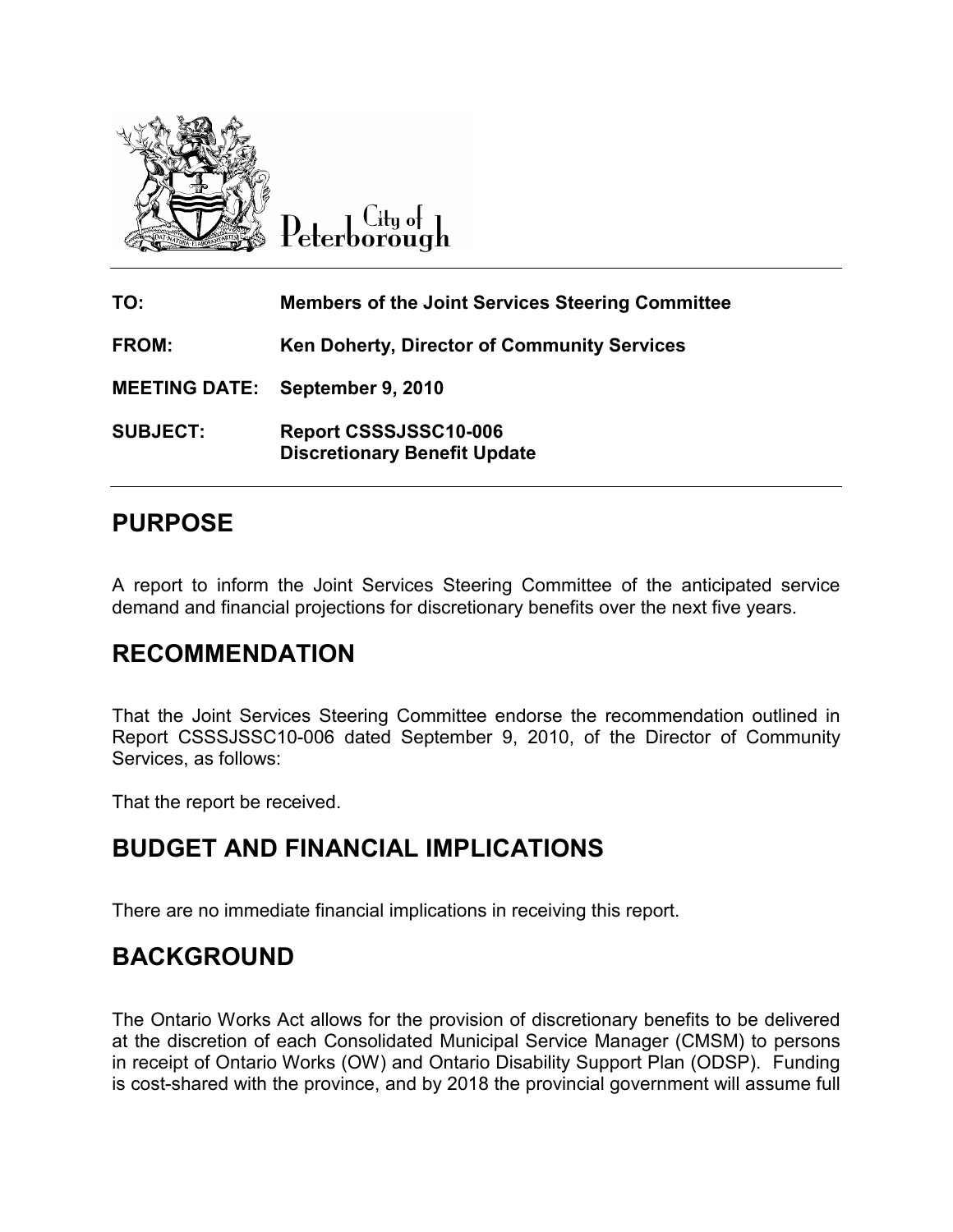responsibility to fund this program. Table 1.0 outlines the phased upload of the expenditures for discretionary benefits.

|                                       | 2010   | 2011   | 2012   | 2013   | 2014   | 2015   | 2016   | 2017   | 2018   |
|---------------------------------------|--------|--------|--------|--------|--------|--------|--------|--------|--------|
| Municipal<br>Share                    | 19.4%  | 18.8%  | 17.2%  | 14.2%  | 11.4%  | 8.6%   | 5.8%   | 2.8%   | 0%     |
| Provincial<br>Share                   | 80.6%  | 81.2%  | 82.8%  | 85.8%  | 88.6%  | 91.4%  | 94.2%  | 97.2%  | 100%   |
| Non-Health<br>Average<br>Monthly Cap* | \$7.05 | \$7.10 | \$7.25 | \$7.50 | \$7.75 | \$8.00 | \$8.25 | \$8.50 | \$8.75 |

### Table 1.0 - Ontario Works Cost Sharing

\*Cost of non-health discretionary benefits is capped at an average annual monthly amount.

In December 2009, the Minister of Community and Social Services created the Social Assistance Review Advisory Council to report on the scope and terms of reference that would guide the development of a social assistance review. In May 2010, the report was released and, subject to the decision of the Minister, a consultative review could be underway that takes 12 to 18 months to complete and provides recommendations to determine the future of social assistance/income security in Ontario. Discretionary benefits may be part of this review, and at some point, the government may implement a cap on the cost of health-related discretionary benefits. Increasing the health-related discretionary benefit costs before any cap were to be implemented allows client needs to be better addressed, while at the same time the upload is resulting in a decrease of municipal contributions. In addition, clients spend many of the payments for goods and services covered through Discretionary Benefits payments at businesses in our community.

Since the inception of discretionary benefits in 1998, these benefits have been extremely important to alleviate financial hardship to social assistance recipients and their families. In the summer of 2008, City Council approved an updated discretionary benefit policy that provided a range of items and services to assist clients and their families. Most of the changes were initiated effective October 2008, and Ontario Works, ODSP clients and community partners received notification of the new provisions. The demand for these benefits increased in 2009, as more families became aware of the changes. At the same time, caseloads began increasing with the downturn in the economy and more people applied for Ontario Works. The need for these discretionary benefits was evident, as families struggled to meet their financial obligations or were faced with new costs for which they had no money.

Survey of some basic discretionary benefits (funerals, dental, dentures, vision and transportation) from the other CMSMs within the Central East region, (Durham Region, York Region, Kawartha Lakes, Northumberland County and Simcoe County) suggests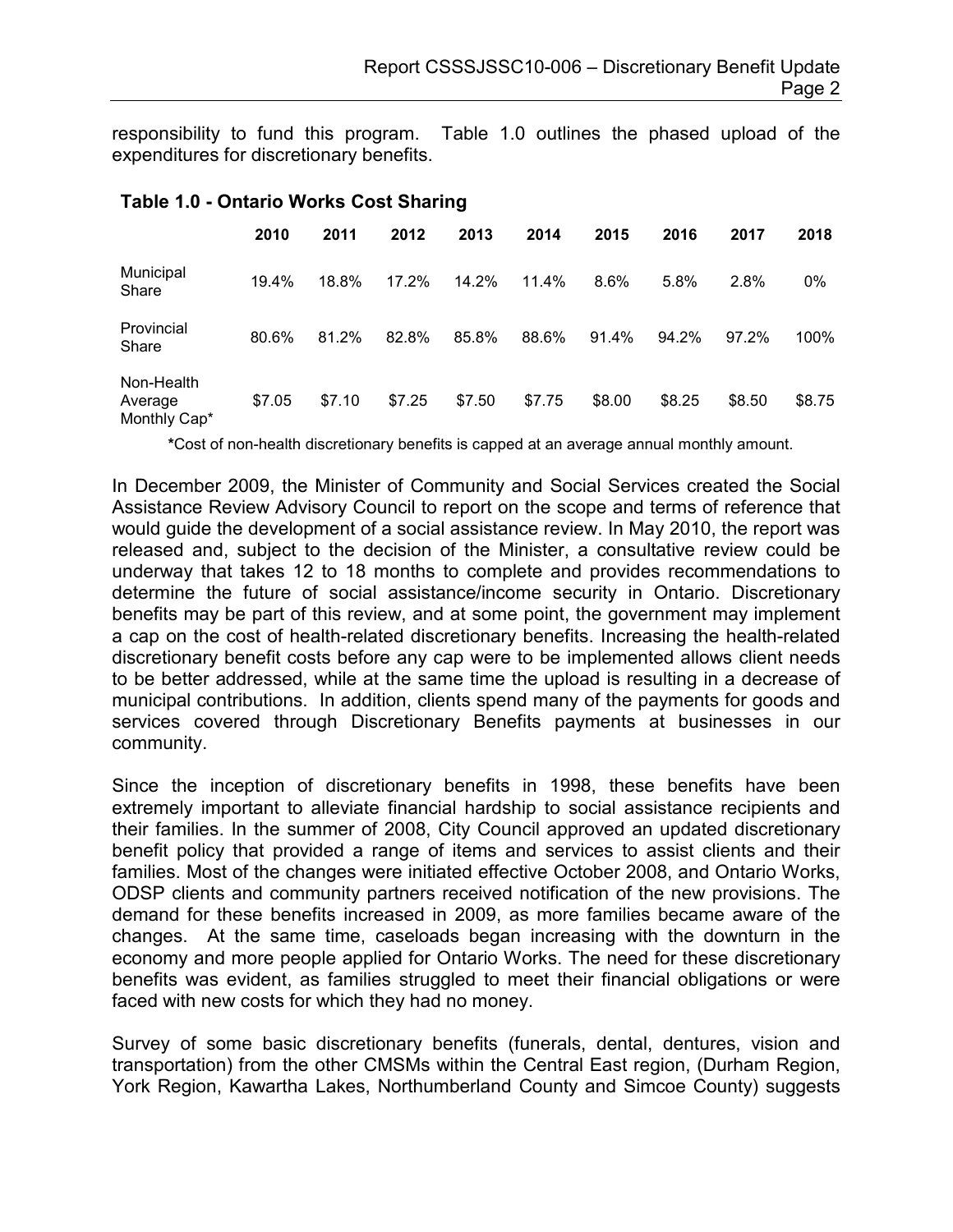that Peterborough's benefits are slightly better in some areas when compared to the others.

| Table 2.0 - Discretionary Benefit Comparison with Central East CMSMs |                                                                |                                                               |                                                                             |                                                               |                                                                                                       |                                                                                              |  |
|----------------------------------------------------------------------|----------------------------------------------------------------|---------------------------------------------------------------|-----------------------------------------------------------------------------|---------------------------------------------------------------|-------------------------------------------------------------------------------------------------------|----------------------------------------------------------------------------------------------|--|
| Item or<br><b>Service</b>                                            | <b>Durham</b>                                                  | York                                                          | Kawartha<br>Lakes                                                           | Northumberland                                                | <b>Simcoe</b><br>County                                                                               | Peterborough                                                                                 |  |
| Vision                                                               | Rate table<br>for lenses<br>and up to<br>\$42.20 for<br>frames | <b>MCSS</b><br>Fees<br>every 3<br>years                       | Cost of<br>basic<br>lenses<br>and \$150<br>for frames<br>every 24<br>months | Maximum of<br>\$150 every 24<br>months                        | Rate Schedule<br>of Optometrist<br>1989 and<br>Dispensing<br>Optician 1990.<br>Once every 2<br>years. | Maximum \$250<br>for frames and<br>lenses every 24<br>months.                                |  |
| <b>Hearing Aids</b>                                                  | \$2,500 per<br>aid to<br>maxim<br>\$5,000                      | \$1,000<br>per aid<br>after<br><b>ADP</b><br>every 3<br>years | \$600<br>maximum                                                            | Up to \$400 per<br>member                                     | Up to \$250<br>beyond ADP<br>amount.                                                                  | Up to \$500 per<br>aid in a 36-<br>month period                                              |  |
| Dentures                                                             | Up to<br>\$978.05                                              | Currently<br>being<br>reviewed                                | \$1,000<br>per<br>person<br>per 12<br>month<br>period                       | Included with<br>dental to max<br>\$1,000 every 12<br>months. | April 2008<br><b>Denturist Fee</b><br>Guide                                                           | Up to \$750 for<br>upper and \$750<br>for lower<br>dentures in a 5-<br>year period.          |  |
| Transportation                                                       | Will assist<br>with bus<br>tickets and<br>payments             | <b>Issue</b><br>bus<br>passes                                 | None                                                                        | \$100 per family                                              | Did not report                                                                                        | Subsidize \$34<br>of a monthly<br>adult bus pass<br>for those adults<br>who are<br>eligible. |  |

During the 2010 budget deliberations, Council approved the Ontario Works discretionary benefit budget at the 2009 budgeted level. After closely monitoring the expenses, it was apparent that reallocation of funds between various discretionary benefit lines would not be sufficient to come in on budget by year end and a significant reduction of services would be necessary to come in on budget. Approval was obtained to continue present service levels and the committee would be updated on this decision through the June Quarterly Financial Report CPFRAS10-012. The following is an excerpt from the report:

### Ontario Works (OW) Mandatory and Discretionary Benefits

"As of June 30, 2010, OW caseloads continue to grow but at a slower rate than budgeted. For 2010, the budgeted caseload for the City is 3,402, but the current projection for year-end average caseload is 3,037. Based on the current projection, it is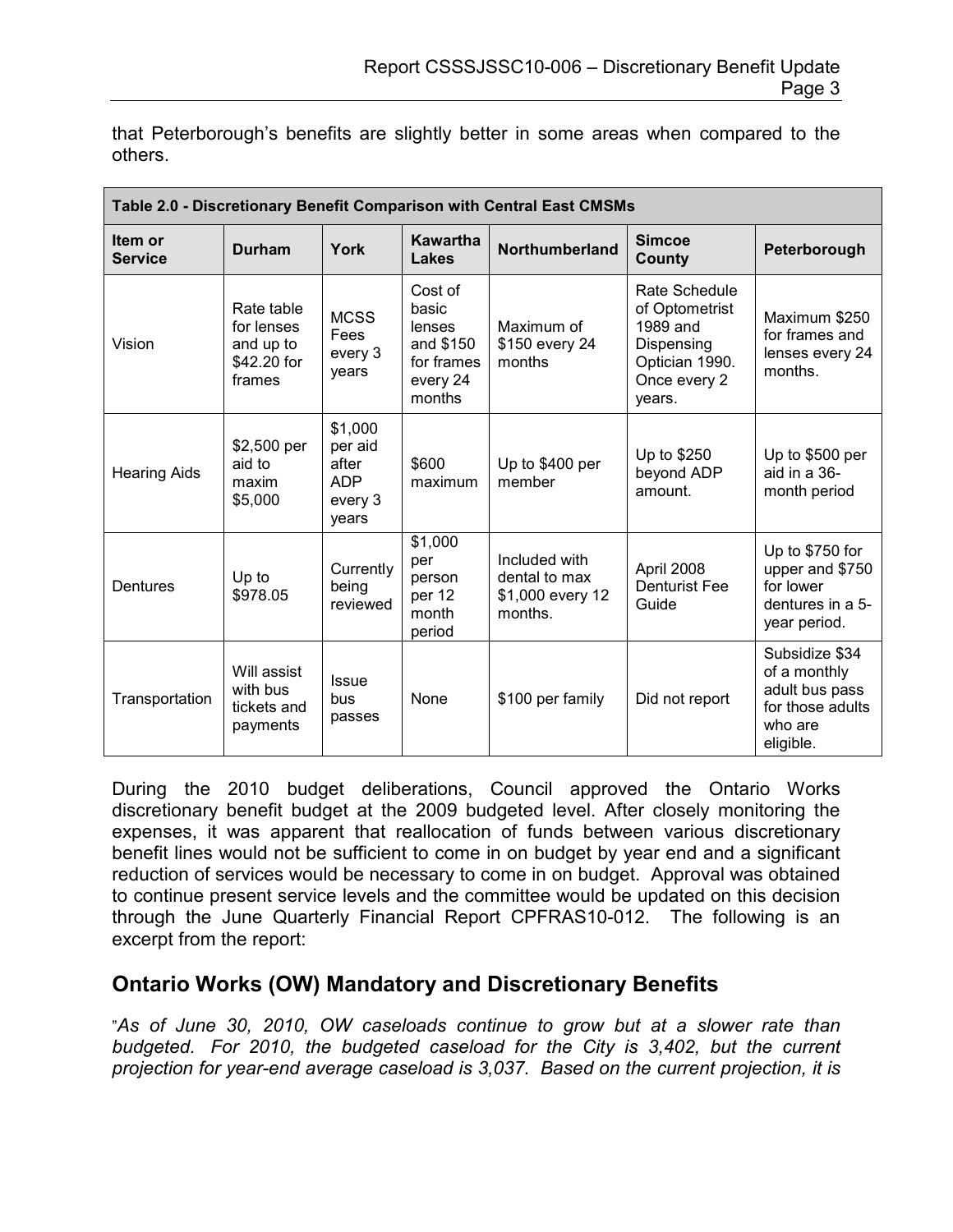estimated that there will be approximately a \$640,000 surplus for the City in the OW Mandatory Benefits.

Discretionary benefits are in the opposite position. The 2010 budget for discretionary benefits was kept the same as the 2009 budget, although it was expected that OW and ODSP caseloads would continue to grow. Projections determine that in order to maintain the same level of discretionary benefits as outlined in the benefit policy for the growing caseload, the City would require an additional expense in gross dollar terms of \$349,000, which would result in an additional net cost to the City of \$67,700. Although no additional net municipal budget is being requested, in order to maintain prior years benefit levels, some of the OW Mandatory benefit surplus will be used to offset the deficit in the Discretionary accounts."

As a result of the review of 2010, staff was requested to complete a report on the projected caseload growth and the cost of discretionary benefits for the next five years.

The following tables 3.0 (City) and 4.0 (County) provide a historical context from 2005 on the cost of discretionary benefits and the caseload and offers estimated projections using preliminary numbers for 2011 to project caseload and cost for the next five years.

### Anticipated Cost Projection 2011 - 2015

Estimates of anticipated cost of the Discretionary Benefit Policy for the 2011-2015 budget years is provided. The projections are based on the following assumptions:

- OW projected caseload growth of 5.5% in 2012, 4.5% in 2013 and 0% in 2014 and 2015. The tentative 2011 increase is approximately 12.5% but will be finalized through the budget process. ODSP growth is estimated at 6% each year to 2015.
- For years 2012 onwards, assumed a 2% inflationary increase per year for the average cost per case.
- No changes to the services outlined in Schedule A of the Discretionary Benefit policy. (Appendix A)

The exact cost of the policy is difficult to project as the specific items actually provided depend on the individual needs and the requests made in any given month.

Based on best available data as of August 2010, municipal cost share by 2015 will return to 2008 levels.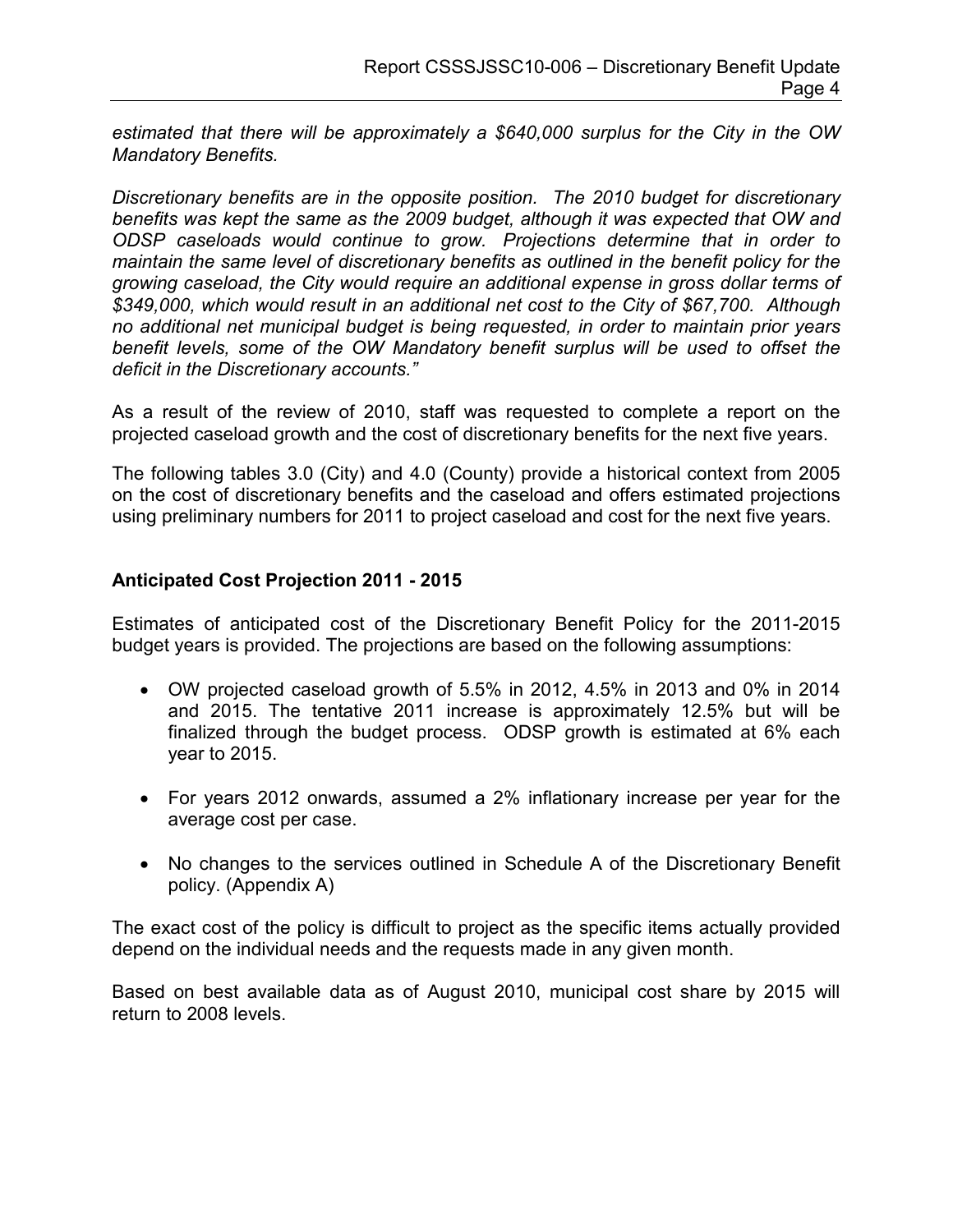### City Discretionary Benefits Comparison-Table 3.0 Actuals 2006-2009, Projected 2010-1015

|                |        | <b>Projected</b>    |                               | <b>Average</b>      |                  |
|----------------|--------|---------------------|-------------------------------|---------------------|------------------|
| <b>Benefit</b> |        | <b>Gross</b>        | <b>Avg Annual</b>             | <b>Monthly Cost</b> | <b>Municipal</b> |
| <b>Type</b>    | Year   | <b>Expenditures</b> | <b>OW &amp; ODSP Caseload</b> | <b>Per Case</b>     | <b>Cost</b>      |
|                |        |                     |                               |                     |                  |
| <b>Health</b>  | 2006   | \$669,904           | 4864                          | \$11.48             | \$133,981        |
|                | 2007   | \$621,392           | 4955                          | \$10.45             | \$124,278        |
|                | **2008 | \$890,869           | 5163                          | \$14.38             | \$178,174        |
|                | 2009   | \$1,216,927         | 5636                          | \$17.99             | \$243,385        |
|                |        |                     |                               |                     |                  |
|                | 2010   | \$1,355,984         | 6038                          | \$18.71             | \$263,061        |
|                | 2011   | \$1,492,650         | 6634                          | \$18.75             | \$280,618        |
|                | 2012   | \$1,609,782         | 7014                          | \$19.13             | \$276,882        |
|                | 2013   | \$1,727,701         | 7380                          | \$19.51             | \$245,334        |
|                | 2014   | \$1,815,456         | 7603                          | \$19.90             | \$206,962        |
|                | 2015   | \$1,909,285         | 7839                          | \$20.30             | \$164,199        |
|                |        |                     |                               |                     |                  |
| Non-Health     | 2006   | \$265,207           | 4864                          | \$4.54              | \$53,041         |
|                | 2007   | \$273,758           | 4955                          | \$4.60              | \$54,752         |
|                | 2008   | \$327,491           | 5163                          | \$5.29              | \$65,498         |
|                | 2009   | \$410,408           | 5636                          | \$6.07              | \$82,082         |
|                |        |                     |                               |                     |                  |
|                | 2010   | \$457,522           | 6038                          | \$6.31              | \$88,759         |
|                | 2011   | \$503,919           | 6634                          | \$6.33              | \$94,737         |
|                | 2012   | \$543,462           | 7014                          | \$6.46              | \$93,476         |
|                | 2013   | \$583,272           | 7380                          | \$6.59              | \$82,825         |
|                | 2014   | \$612,898           | 7603                          | \$6.72              | \$69,870         |
|                | 2015   | \$644,575           | 7839                          | \$6.85              | \$55,433         |

#### Notes:

1. Average Annual Caseload consists of the ODSP annual average plus the OW annual average.

2. 2008 health totals are reduced by the one-time fall benefit paid out to clients with children.

3. For years 2012 onwards, assumed 2% inflationary increase per year for average cost per case.

4. ODSP Caseload projected to increase 6% per year.

5. OW Caseload projected to increase 5.46% in 2012, 4.45% in 2013 and 0% in 2014 and 2015.

6. Projections for 2010 based on first quarter actuals and projected caseload increase

(as per Discretionary Benefit Report dated May 17, 2010).

7. Gross expenditures for City do not include revenue received from transit.

8. City budgeted \$981,059 for Health and \$483,411 in Non-Health in 2010 but transferred funds from Mandatory to Discretionary in response to demand.

9. 2011-2015 Projected Gross Expenditures are subject to budget approval.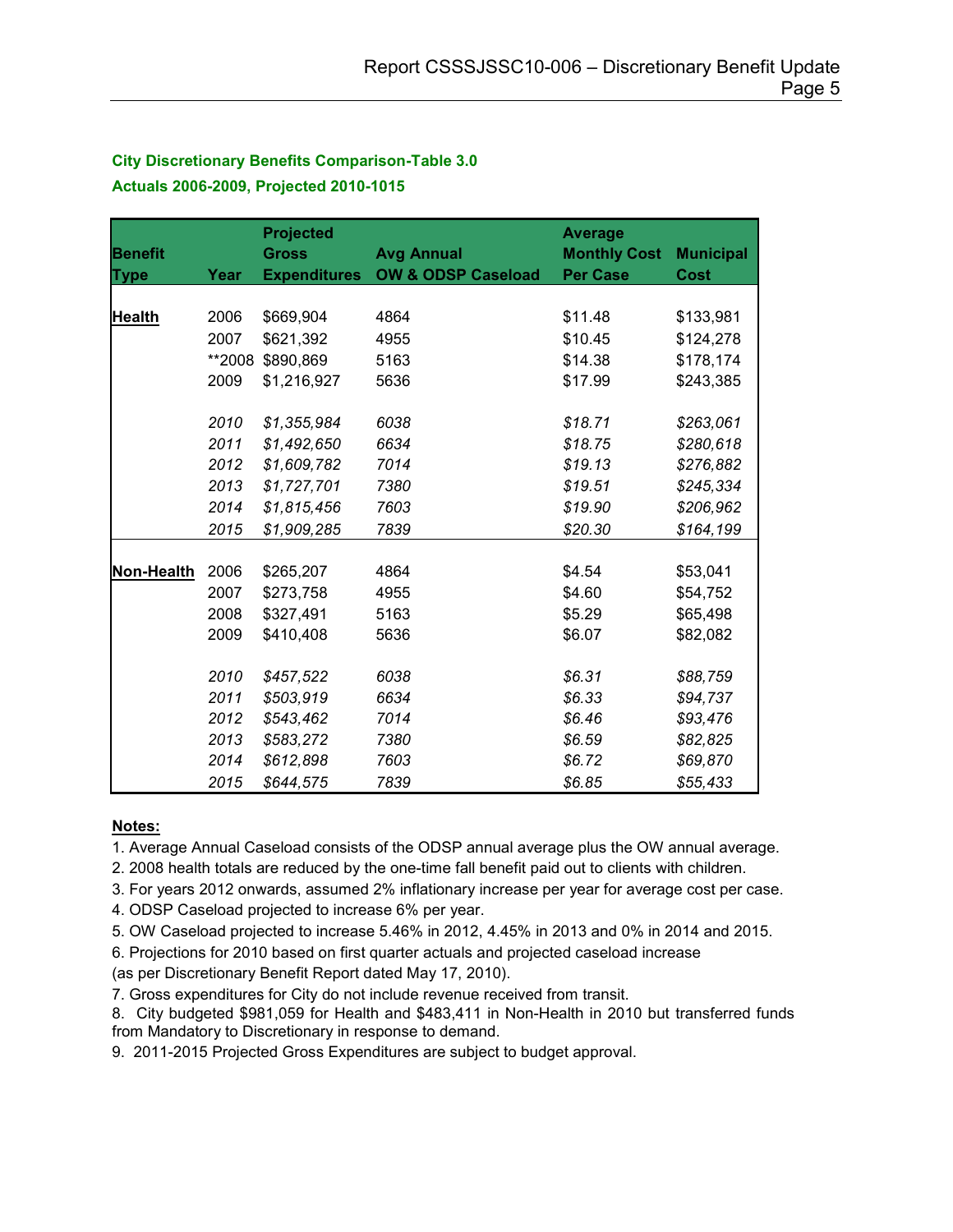#### County Discretionary Benefits Comparison-Table 4.0 Actuals 2006-2009, Projected 2010-1015

|                |        | <b>Projected</b>    |                               | <b>Average</b>      |                  |
|----------------|--------|---------------------|-------------------------------|---------------------|------------------|
| <b>Benefit</b> |        | <b>Gross</b>        | <b>Avg Annual</b>             | <b>Monthly Cost</b> | <b>Municipal</b> |
| <b>Type</b>    | Year   | <b>Expenditures</b> | <b>OW &amp; ODSP Caseload</b> | <b>Per Case</b>     | <b>Cost</b>      |
|                |        |                     |                               |                     |                  |
| <b>Health</b>  | 2006   | \$122,412           | 1035                          | \$9.86              | \$24,482         |
|                | 2007   | \$117,290           | 1048                          | \$9.33              | \$23,458         |
|                | **2008 | \$151,236           | 1107                          | \$11.38             | \$30,247         |
|                | 2009   | \$238,709           | 1207                          | \$16.48             | \$47,742         |
|                |        |                     |                               |                     |                  |
|                | 2010   | \$272,986           | 1347                          | \$16.89             | \$52,959         |
|                | 2011   | \$312,951           | 1518                          | \$17.18             | \$58,835         |
|                | 2012   | \$337,505           | 1605                          | \$17.52             | \$58,051         |
|                | 2013   | \$361,954           | 1688                          | \$17.87             | \$51,398         |
|                | 2014   | \$379,518           | 1735                          | \$18.23             | \$43,265         |
|                | 2015   | \$398,271           | 1785                          | \$18.60             | \$34,251         |
|                |        |                     |                               |                     |                  |
| Non-Health     | 2006   | \$11,074            | 1035                          | \$0.89              | \$2,215          |
|                | 2007   | \$13,388            | 1048                          | \$1.06              | \$2,678          |
|                | 2008   | \$15,653            | 1107                          | \$1.18              | \$3,131          |
|                | 2009   | \$21,292            | 1207                          | \$1.47              | \$4,258          |
|                |        |                     |                               |                     |                  |
|                | 2010   | \$24,350            | 1347                          | \$1.51              | \$4,724          |
|                | 2011   | \$27,870            | 1518                          | \$1.53              | \$5,240          |
|                | 2012   | \$30,057            | 1605                          | \$1.56              | \$5,170          |
|                | 2013   | \$32,235            | 1688                          | \$1.59              | \$4,577          |
|                | 2014   | \$33,799            | 1735                          | \$1.62              | \$3,853          |
|                | 2015   | \$35,469            | 1785                          | \$1.66              | \$3,050          |

#### Notes:

1. Average Annual Caseload consists of the ODSP annual average plus the OW annual average.

2. 2008 health totals are reduced by the one-time fall benefit paid out to clients with children.

3. For years 2012 onwards, assumed 2% inflationary increase per year for average cost per case.

4. ODSP Caseload projected to increase 6% per year.

5. OW Caseload projected to increase 5.46% in 2012, 4.45% in 2013 and 0% in 2014 and 2015.

6. Projections for 2010 based on first quarter actuals and projected caseload increase (as per Discretionary Benefit Report dated May 17, 2010).

7. Projections based on assumption that there will be no changes to Schedule A in Discretionary

Benefits policy. 8. County budgeted \$189,715 for Health and \$24,055 in Non-Health in 2010 but transferred funds from Mandatory to Discretionary in response to demand.

9. 2011-1015 Projected Gross Expenditures are subject to budget approval.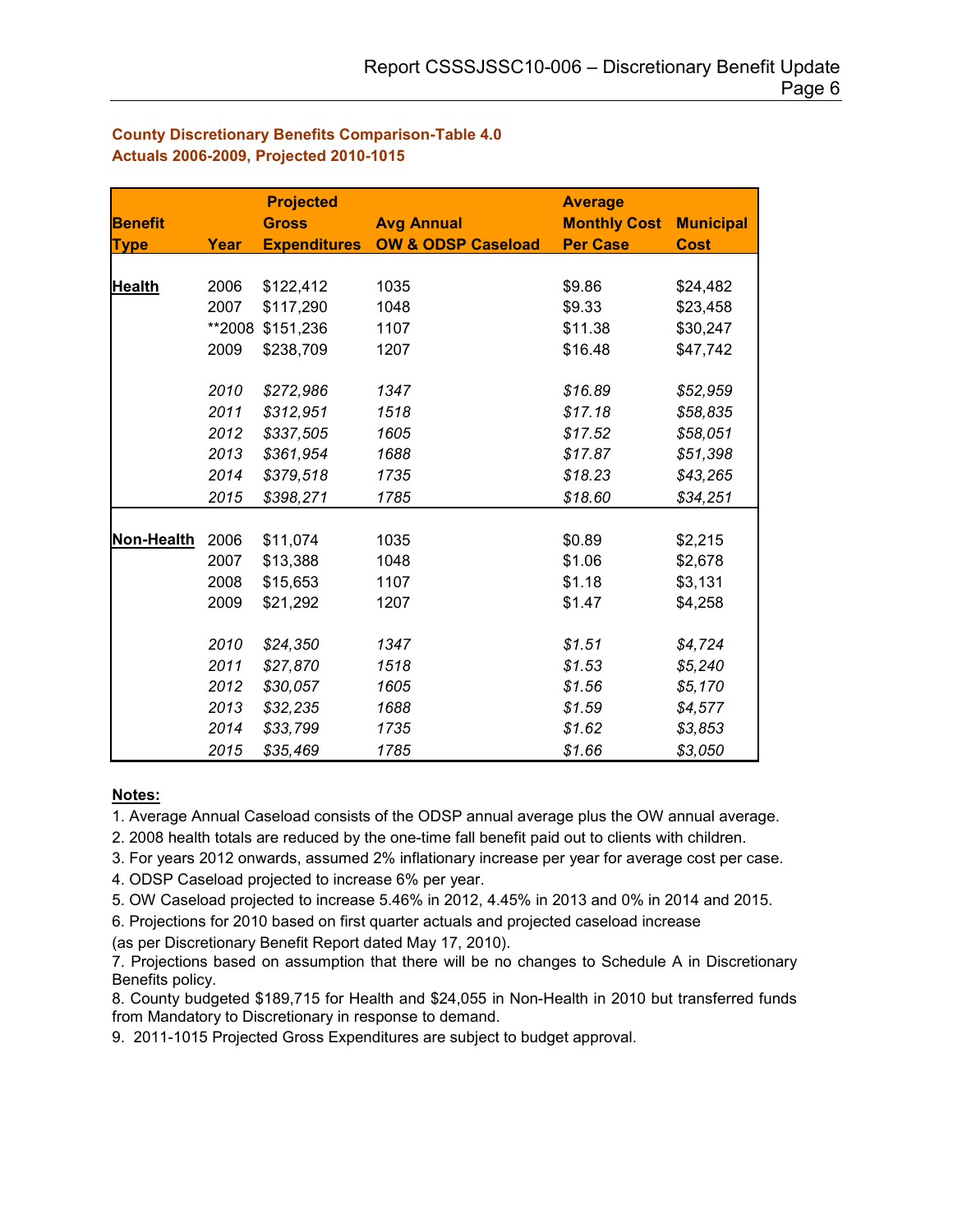## SUMMARY

The need for discretionary benefits is evident. Municipal commitment to stay the course to provide these benefits supports the goals of the Peterborough Poverty Reduction Network. Municipal savings are achieved as the municipal contribution phases out by 2018.

Submitted by,

Ken Doherty<br>
Director of Community Services<br>
Social Services D

Social Services Division Manager

Contact Name: John Coreno Phone – 705-748-8830 Ext. 3886 Fax – 705-876-4610 E-Mail – jcoreno@peterborough.ca

Attachments: Appendix A-Schedule A of the Discretionary Benefit Policy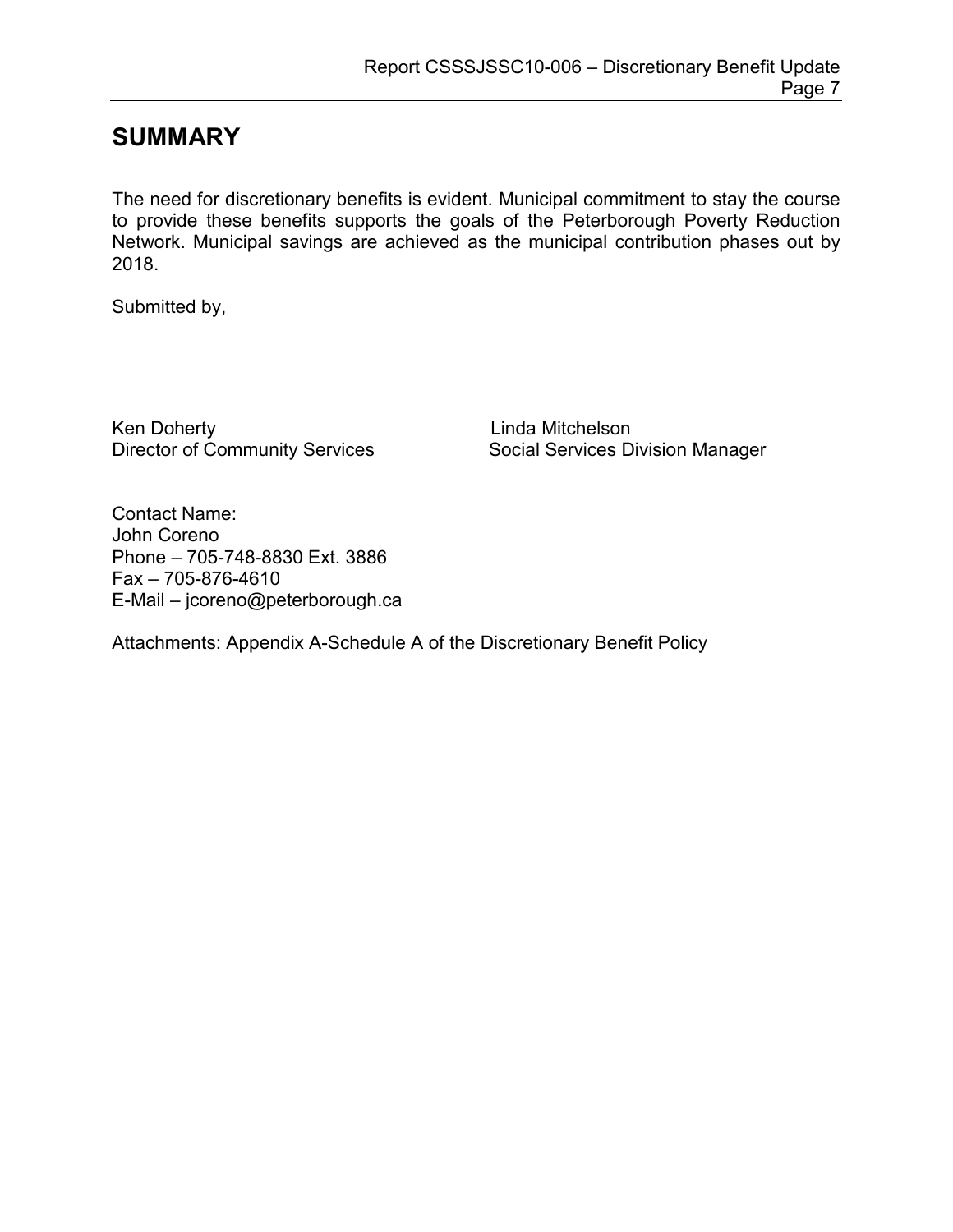### CSSSJSSC10-006 - Appendix A

Г

|                | <b>SCHEDULE A - SUMMARY OF DISCRETIONARY BENEFITS</b>               |               |                |                                                                                                                                                                                                                                                                                                                                        |  |  |
|----------------|---------------------------------------------------------------------|---------------|----------------|----------------------------------------------------------------------------------------------------------------------------------------------------------------------------------------------------------------------------------------------------------------------------------------------------------------------------------------|--|--|
| No.            | <b>Benefit or Service</b>                                           | <b>Health</b> | Non-<br>health | <b>Application/ Detail</b>                                                                                                                                                                                                                                                                                                             |  |  |
| 1              | Basic dental services for<br>OW adults and ODSP<br>dependent adults | Yes           |                | OW adults are eligible for basic dental services as per MCSS Schedule of<br>Dental Services and Fees and the MCSS Schedule of Services and Fees for<br>Dental Hygienists Who Self-Initiate as well as approval from the Dental Plan<br>Administrator for "pre-determination" of any procedures that exceed \$400 per<br>treatment plan |  |  |
| $\overline{2}$ | <b>Dentures</b>                                                     | Yes           |                | Coverage for a maximum of \$750 per upper and \$750 per lower denture for<br>OW and ODSP clients, every 5 years, when prescribed to relieve pain or for<br>medical or therapeutic purposes or to increase employability.                                                                                                               |  |  |
| 3              | Vision care for OW adults<br>and ODSP dependant<br>adults           | Yes           |                | Coverage for a maximum of \$250 in a 24-month period for the cost of vision<br>care and an additional \$200 within the 24 months for the replacement of<br>lenses if there is a change in prescription. Glasses may also be replaced if lost<br>or destroyed at a cost up to \$200 during the 24-month period.                         |  |  |
| 4              | <b>Prosthetic Appliances</b>                                        | Yes           |                | Coverage for the cost of prosthetic appliances not covered under any other<br>program up to a maximum of \$300 per item. Coverage includes braces,<br>orthotics alerting devices for hearing impaired and air conditioners for<br>respiratory or other severe medical conditions.                                                      |  |  |
| 5              | Hearing Aids and batteries                                          | Yes           |                | OW Adults and dependent children are eligible for up to \$500 per hearing aid<br>in a 3-year period; and for on-going costs of hearing aid batteries up to<br>\$15/month and for an additional \$500/ 3 year period for the replacement of<br>hearing aids if there is a change in prescription.                                       |  |  |
| 6              |                                                                     |               |                | Coverage for a subsidy of \$34/ month for OW and ODSP adults, not eligible<br>for other funding to purchase a monthly City transit pass.<br>Coverage for the reasonable and cost effective transportation costs to assist a                                                                                                            |  |  |
|                | Travel and Transportation                                           |               | Yes            | recipient to move to another municipality<br>Coverage for the transportation costs for clients to attend court in another<br>municipality for the purposes of pursuing spousal or child support and<br>Coverage for the travel costs for an OW or ODSP client to attend a hospital or<br>funeral for a parent, child or sibling.       |  |  |
| $\overline{7}$ | Basic funeral and burials<br>services                               | Yes           |                | Maximum fees include: up to \$2,250 towards funeral services and up to<br>\$1,000 towards the cost of cemetery and burial fee; cost of the crypt if required<br>by cemetery.                                                                                                                                                           |  |  |
| 8              | Baby Supplies and<br>equipment                                      | Yes           |                | Benefits to include infant car seat to a maximum of up to \$125 and booster<br>seats up to \$50 once per family (unless multiple children are in car seats at the<br>same time)                                                                                                                                                        |  |  |
|                |                                                                     |               |                | Coverage also includes cost of a CSA approved crib to a maximum of \$200<br>once per family (unless multiple children are in cribs at one time) and the cost<br>of purchase or rental of breast pumps.                                                                                                                                 |  |  |